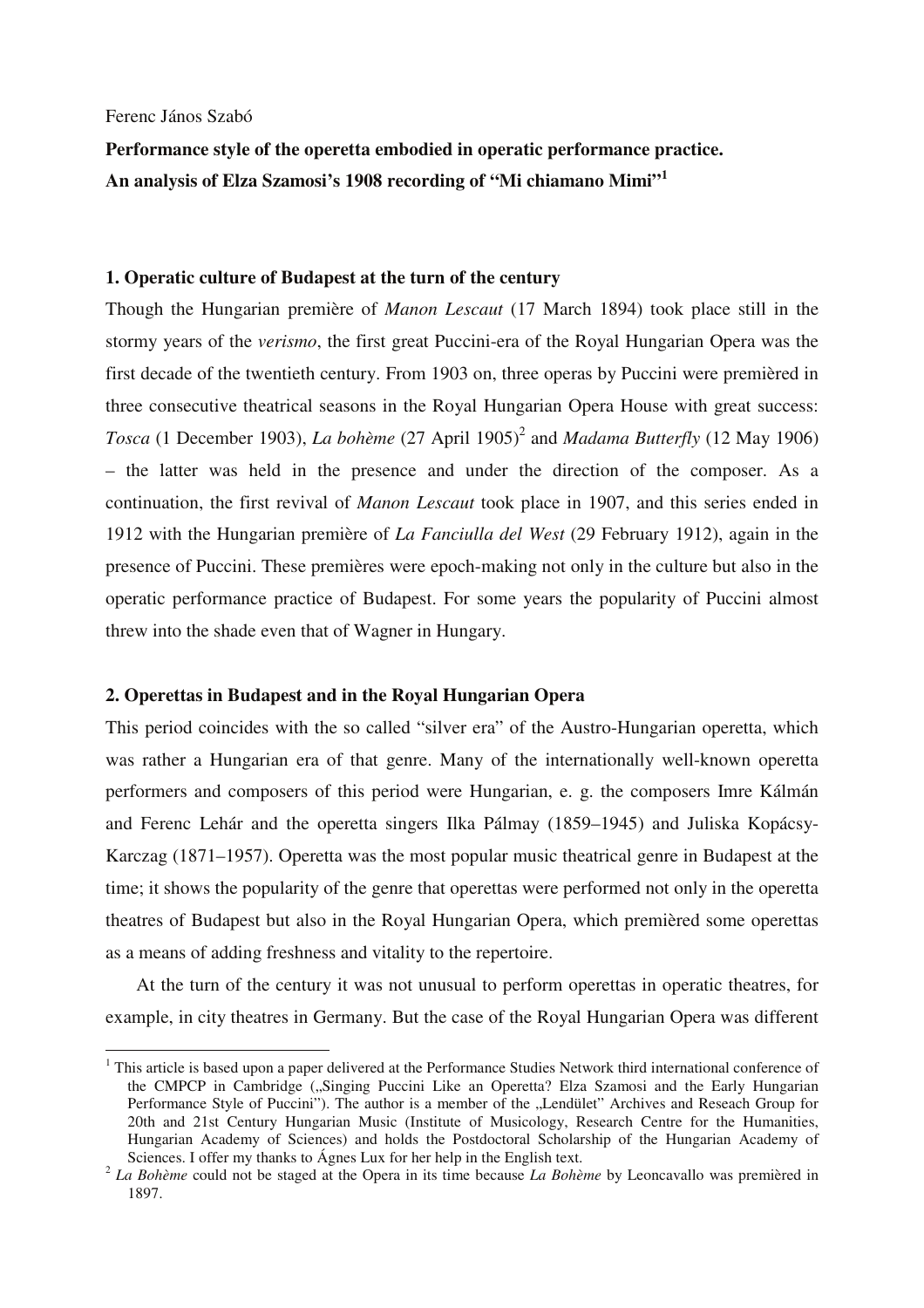in several aspects, precisely because of the popularity of the operettas. First of all, in Budapest there were three operetta theatres at the time (Király Theatre, Magyar Theatre, People's Theatre) and operettas were performed in some other theatres as well (Vígszínház, Városligeti színkör etc.). Therefore, the Royal Hungarian Opera could have had a purely operatic repertoire, but it did not. Another aspect is that only one new Hungarian operetta was played in the Opera – *Fürstenkind* by Franz Lehár –; the operetta repertoire of the Opera consisted of some older French and Viennese operettas by Lecocq, Offenbach and Johann Strauss, as opposed to the German opera houses, where new and older operettas were both performed. The case of Budapest is quite similar to Vienna, where *Die Fledermaus* and *Der Zigeunerbaron* by Johann Strauss were regularly played at the turn of the century in the Court Opera as well, but only these operettas, maybe as "classical" works of the genre;<sup>3</sup> the new operettas were played in the Theater an der Wien, in the Carltheater and in the Johann Strauss Theater.

## **3. Performance style of the operetta in Hungary**

The genre of the operetta required a quite different vocal and acting style than the opera which was at that time the noblest genre, with rigid and old-fashioned performance style. The task of the performer of an operetta is more complex than that of an opera performer. The operetta performance always reacts to the recentness; it is almost rewritten from performance to performance "by" the performers themselves. Despite this fact the performers of the operettas played at the Opera were members of the operatic ensemble, so the singers of *Die Fledermaus*, *Der Zigeunerbaron* or *Fürstenkind* were the same as the singers of the contemporary operas e.g. *Madama Butterfly*, *La Fanciulla del West* or even *Salome.*

The singing style of the operetta is scarcely researched. Kevin Clarke discussed in an article some elements of this performance practice with the help of sound recordings<sup>4</sup> and he pointed out that the opera singers' operetta performances essentially changed the performance style and the meaning of the operetta. Clarke summarized the elements of the performance practice of the operetta in five points: (1) eroticism and sexual innuendos, (2) artificial, often ironical stylization, (3) unrefined but effectual voice material, (4) bravery in dance and (5) glamorous personality.<sup>5</sup> It is remarkable that only two of these elements are musical ones and four at most are real elements of the performance practice, the fifth is rather a personal characteristic.

<sup>3</sup> See: Dr. Wilhelm Beetz: *Das Wiener Opernhaus 1869 bis 1945.* (Zürich: Panorama, 1949).

<sup>&</sup>lt;sup>4</sup> Kevin Clarke: "Aspekte der Aufführungspraxis oder: Wie klingt eine historisch informierte Spielweise der Operette?" *FZMw* Jg. 9 (2006): pp. 21–75.

 $<sup>5</sup>$  Clarke, p. 65.</sup>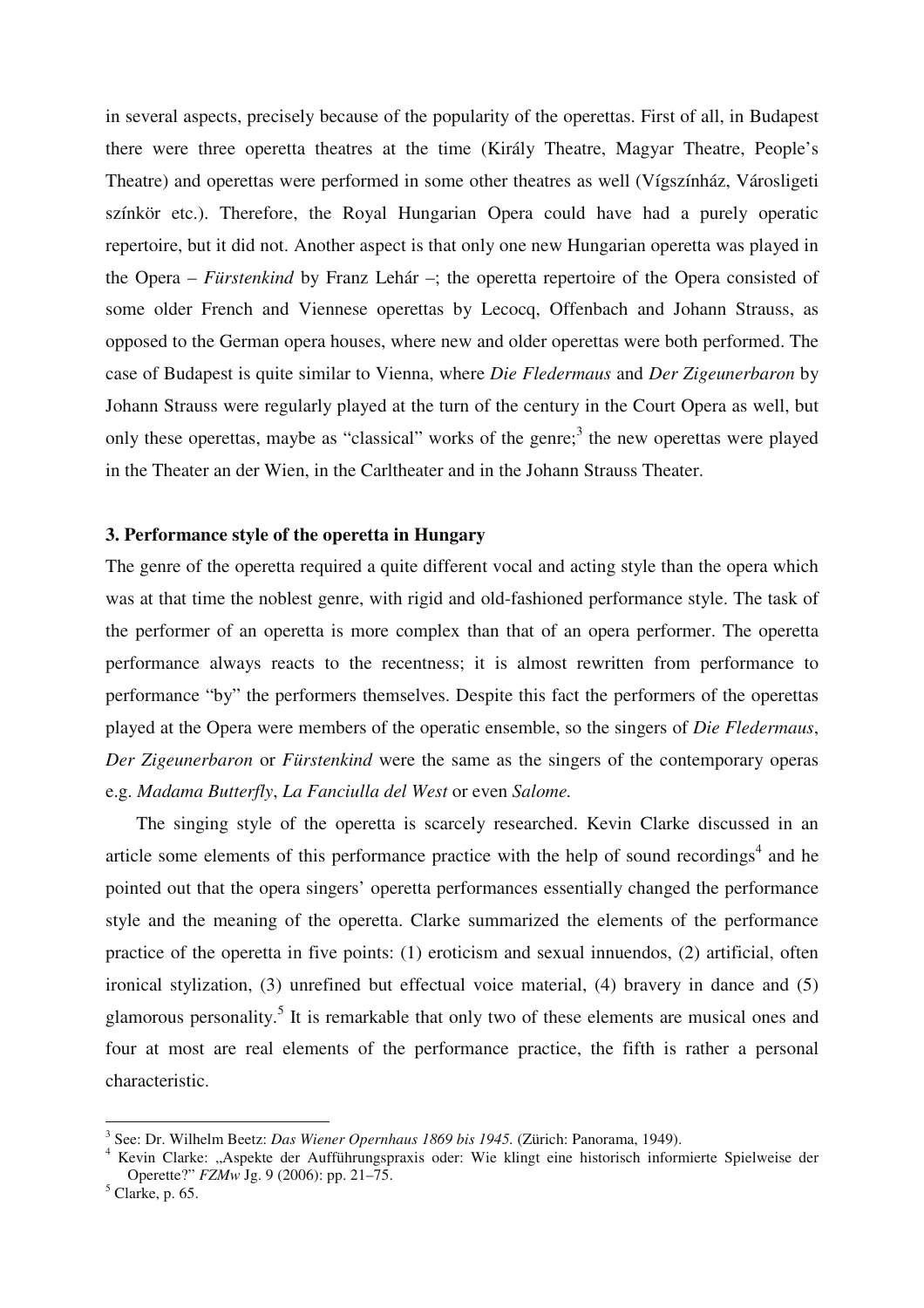I found an older description about the operetta style as well: the great stage director Constantin Stanislavsky wrote a short paragraph about the performance style of the operetta, in which he considered the operetta to be a stepping stone for the stage for novice actors. He wrote: "The light genre demands strong voice, good diction, the deeper understanding of the motion and the rhythm, liveliness and honest happiness. It needs nobility and charm […], great external technique, but it does not intrude intense and complex feelings onto the soul. [...]<sup>"6</sup> Although his statements are very important in the acting, they include even less musical features than that of Clarke.

On the basis of my analyses on early Hungarian operetta recordings, I would like to add to these descriptions some pure musical elements.<sup>7</sup> (1) The operetta singers sing usually with free rhythm. The rhythmical pulsation is strict only in the faster dance songs, for example, polkas and modern American dances. The singer is allowed to sing free in the verses of the slower waltzes above the almost free three-quarter pulsation of the orchestra, but the refrain must have a perceptible waltz pulsation again. (2) In the operetta arias – mainly in slow arias – the singers sing many slides, *glissandi* or *portamenti*. At that time the operatic singers also used more portamenti than today's singers, but in the operetta there are much more slides, regardless of intervals, of the direction of the intervals and of the text. (3) The singers use their speech voice as well, not only as a frequent change between the singing and speaking, but also as a singing characteristic. They sing in the middle position with darkened chestvoice, which sounds almost as if they are speaking. Only in the high position do they sing with full resonance, with a normal singing voice. (4) The interpretation of the operetta is always loose, not only free in rhythm and singing, but also free from the rigidness of the operatic stage.

### **4. Operetta singers in the Opera**

 $\overline{a}$ 

It is remarkable that several early Hungarian performers of the operas by Puccini were successful operetta singers before – and in part, after – their operatic careers. They renewed the acting and singing style of the operatic genre, mainly in contemporary works for which they could create a new performance style. All three Hungarian female singers who created the Puccini roles were successful as operetta singers as well. Teréz Krammer (1868–1934), the first Hungarian Tosca, appeared in Vienna at the opening night of the Johann Strauss Theater

<sup>6</sup> Konstantin Sztanyiszlavszkij [Konstantin Stanislavsky]: *Életem* [My Life]*.* Translated to Hungarian by Géza Staud. (Budapest: Madách Színház, Új Színház Kft., 1941): pp. 51–52. (= gróf Károlyi István – Pünkösti Andor (eds.): *Madách Könyvtár* 2)

 $<sup>7</sup>$  I discussed the elements of the singing style of the operetta in Hungary in a paper delivered at the conference on</sup> popular music, organized by the "Lendület" Archives and Research Group for 20th and 21st Century Hungarian Music in January 2014. The written version of that paper is in progress.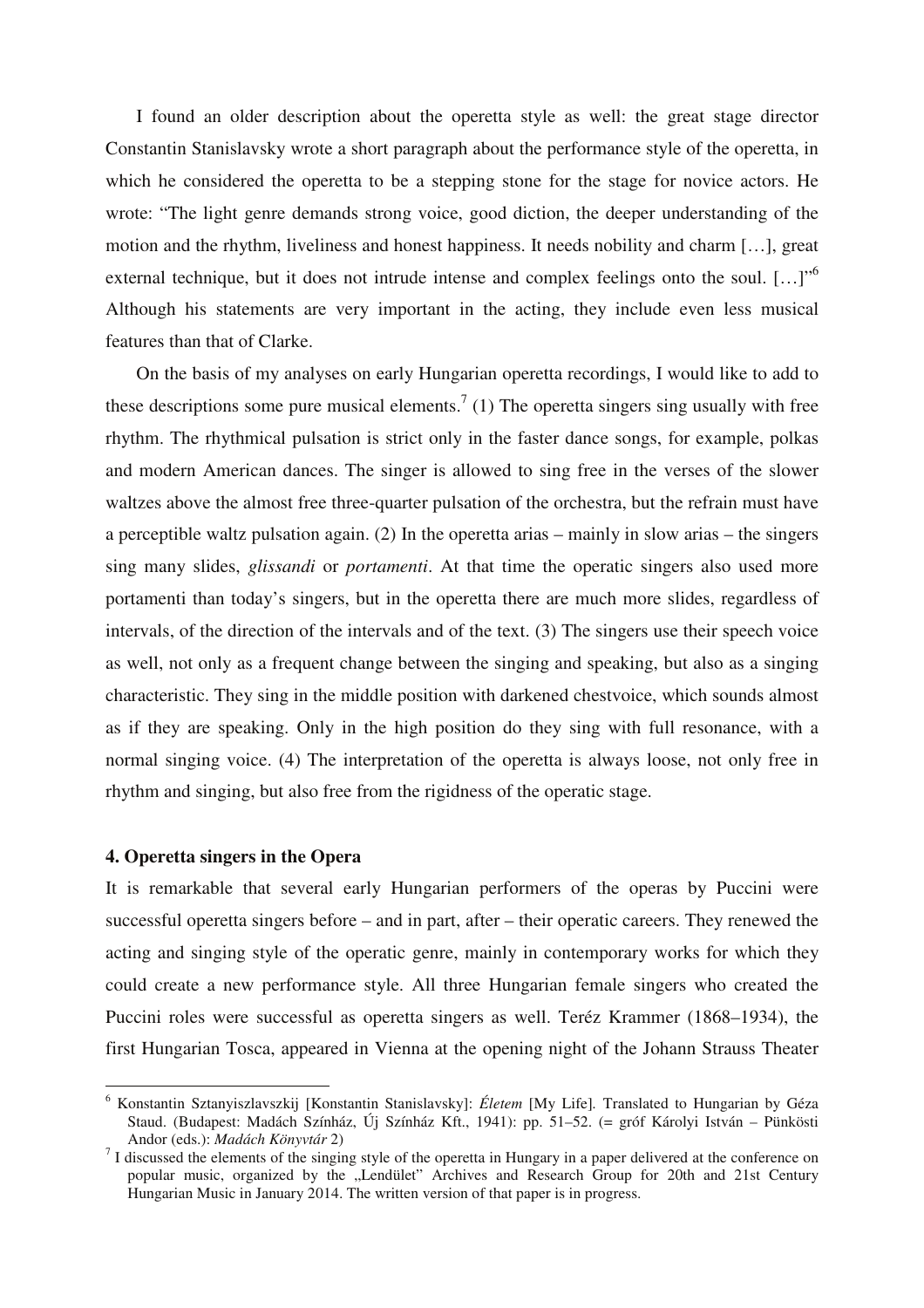(30 October 1908), and she was a member of this theatre for a half year. $8$  Ilona Szoyer (1880– 1956), the first Hungarian Musetta, and Elza Szamosi (1884–1924), the first Hungarian Mimi, Madama Butterfly and Minnie, were engaged by the Royal Hungarian Opera after some successful years as operetta singers;<sup>9</sup> Szoyer even returned to the genre of the operetta after her years in the Royal Hungarian Opera. The male singers of these premières – József Gábor (1879–1929) as Rodolfo and Béla Környei (1873–1925) as Dick Johnson – were also successful operetta singers.<sup>10</sup> These singers, who came from the operetta, brought a new performing style to the operatic stage; the rather rigid and formal operatic acting got imbued with the acting and performance style of the operetta.

A good example of the success of that new performance style was the Hungarian première of *La Bohème* which was staged in double cast. The young, former operetta singers – Szamosi, Szoyer and József Gábor – were split up between the two casts. A year later, when Puccini came to Budapest for the première of *Madama Butterfly*, *Tosca* and *La Bohème* were performed with the best cast in his honour. The two casts of *La Bohème* were mixed in a way that the former operetta singers played the main roles of the opera. It shows the popularity and success of their performance style.

|         | First cast          | Second cast          | In the presence of Puccini |  |
|---------|---------------------|----------------------|----------------------------|--|
|         | 27 April 1905       | 28 April 1905        | 8 May 1906                 |  |
| Mimi    | <b>Elza Szamosi</b> | Teréz Krammer        | <b>Elza Szamosi</b>        |  |
| Musetta | <b>Ilona Szoyer</b> | Gizella Blätterbauer | <b>Ilona Szoyer</b>        |  |
| Rodolfo | Dezső Arányi        | <b>József Gábor</b>  | József Gábor               |  |

Their singing style was highly esteemed by the audience and by Puccini himself, even if they sang differently than the foreign opera singers. For example, after the première of *Madama Butterfly* Puccini recommended Elza Szamosi to Henry Savage for a seven-month

<sup>&</sup>lt;sup>8</sup> On the basis of the playbills stored at the Theatermuseum Wien.

<sup>&</sup>lt;sup>9</sup> Szoyer was a member of the Carl-Theater in Vienna (1899–1900) and of the Magyar Theatre in Budapest (1900– 1901) as an operetta singer, later she was a member of the People's Opera also in Budapest (1912–1915). Elza Szamosi was a member of the Király Theatre (1903–1904) and the People's Theatre (1904) in Budapest as an operetta singer.

<sup>&</sup>lt;sup>10</sup> József Gábor appeared in operetta roles as a member of the Vígszínház [Comedy Theatre] (1899 and from 1916 on), of the Népszínház [People's Theatre] (1900) and of the Király Theatre (1908). Béla Környei started his career at the Choir of the Népszínház [People's Theatre] (1896) and later he performed operettas as a member of the Krecsányi Ensemble (from 1900 on) and of the Király Theatre (1908). Both of them recorded many operetta excerpts as well.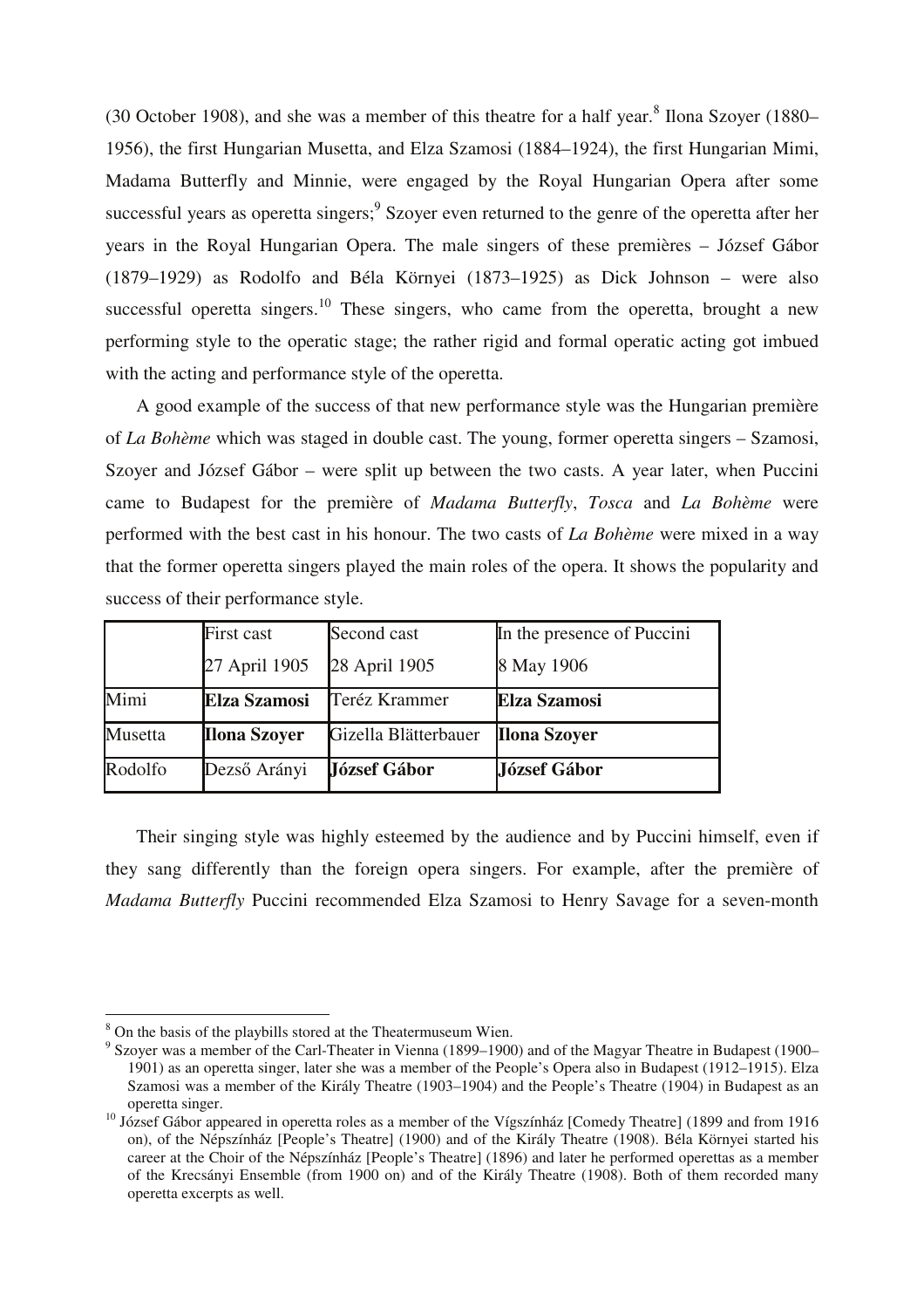USA tour for the roles of Mimi and Butterfly, and she sang the title role of *Madama Butterfly*  at the first performance in the USA (15 October 1906, Washington).<sup>11</sup>

### **5. Elza Szamosi's performance style.**

 $\overline{a}$ 

Elza Szamosi was perhaps the first modern woman – in the sense of the *femme nouvelle* – on the Hungarian operatic stage. She sang in Hungarian premières of several modern operas and created several modern female roles in Budapest. Her most successful roles were Carmen, Mimi, Madama Butterfly, Manon by Jules Massenet, Delilah and the Queen of Shaba. We do not know too much about her singing studies, only that she studied in Budapest with an Italian singing teacher, Quirino Merli. She started her career in Berlin at the age of seventeen (1902, Königliche Hofoper), later she appeared in Leipzig (1902–1903, Vereinigte Stadttheater), then as an operetta singer in Budapest (1903–1904, Király Theatre, 1904, People's Theatre). She was a member of the Royal Hungarian Opera from 1904 to 1914, except for the duration of her USA tour. She sang in the Hungarian première of *La Bohème*, *Madama Butterfly* and *La Fanciulla del West*. The latter two premières were directed by the composer himself and Puccini was very satisfied with the singing of Elza Szamosi. There are some letters from Puccini to Szamosi, published in the period press, in which he admired Elza Szamosi's Butterfly.<sup>12</sup> – I have to mention here that Szamosi's first husband was a doctor who left his job in order to manage the career of his wife. I can not exclude that some of these letters were written by him, not by Puccini. However, it is true that she sang the role of Cio-Cio-San as a member of the Castle Square Opera Company in the American première of *Madama Butterfly*.

According to the period press, she lost the freshness of her voice during her USA tour.<sup>13</sup> However, it is not certain that the press was objective, since the journalists sharply criticized her because she left hastily, and for financial reasons for the USA.<sup>14</sup> Finally, she left the Royal Hungarian Opera in 1914, and during World War I she appeared in smaller theatres as a guest singer, mainly as Mimi and Carmen. After some years as a singing teacher she died an early death, at 39. She made some recordings before and after her USA tour, and according to these

 $11$  Jim McPherson: "The Savage Innocents. Part 2: On the Road with Parsifal, Butterfly, the Widow, and the Girl", *The Opera Quarterly* 19/1 (Winter 2003), pp. 28–63.

<sup>&</sup>lt;sup>12</sup> [Anonymous]: "(Puccini elismerése.)" [Puccini's appreciation] *Magyarország* 18 May 1906.; [Anonymous]: "A newyorki út előtt. Beszélgetés Szamosi Elzával." [Before the tour to New York. Interview with Elza Szamosi] *A Polgár* 20 June 1906.

<sup>&</sup>lt;sup>13</sup> See for example: D. A. [Artur Dombay]: "M. Kir. Opera." [Royal Hungarian Opera]. *Alkotmány* 18 October 1907.

<sup>&</sup>lt;sup>14</sup> [Anonymous]: "(Szamosi Elza Amerikában.)" [Elza Szamosi in America] *Budapesti Hirlap* 29 May 1906.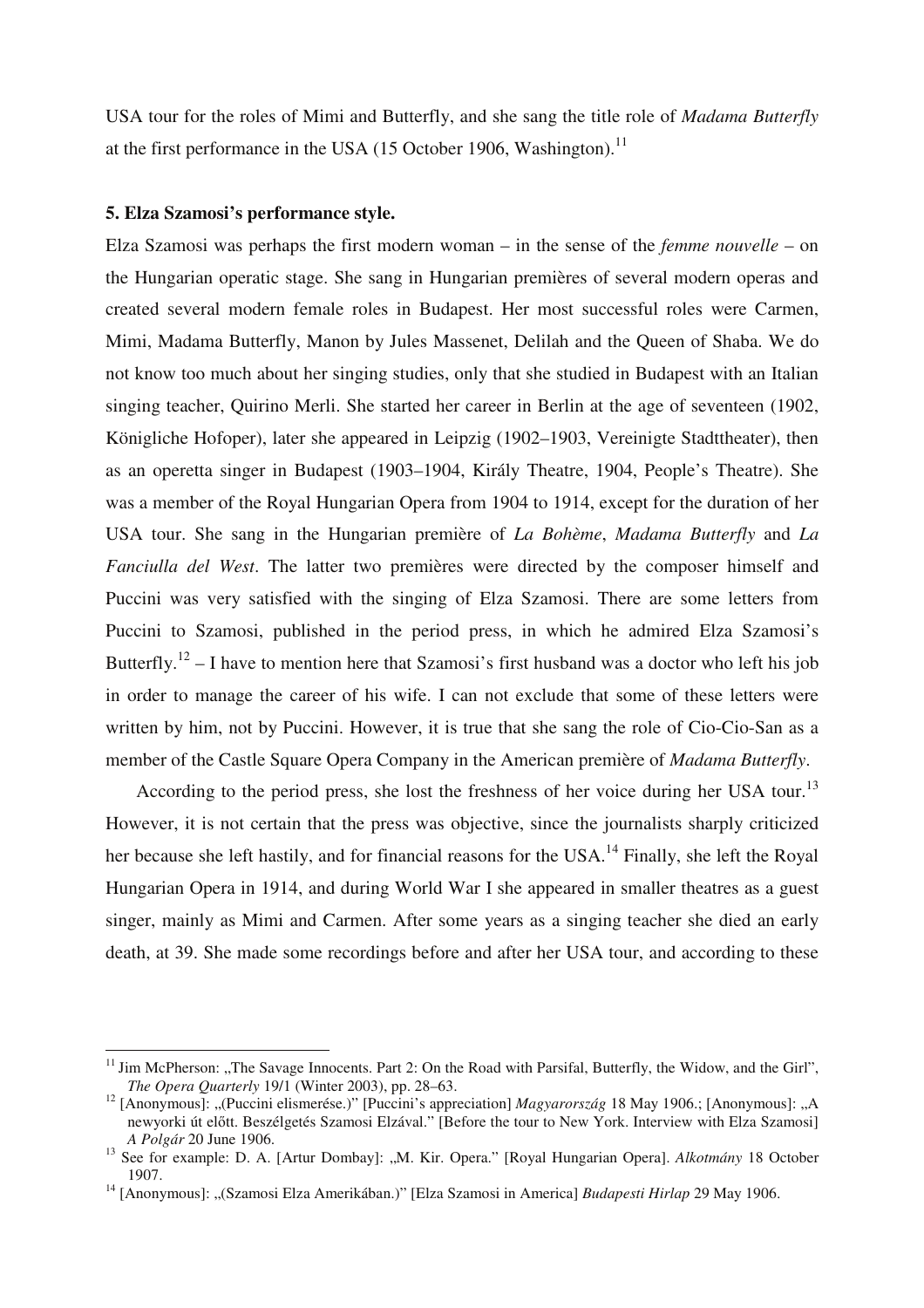recordings she still had voice after 1907 as well.<sup>15</sup> She also recorded some arias from operas by Puccini. Despite of the fact that she was a successful operetta singer, she did not record any operetta excerpts. Perhaps her name had become inseparable from the operas of Puccini.

But was it only the singing style of Szamosi that caused such an enthusiasm for Puccini? Looking at the repertoire of Szamosi, it is not easy to determine her voice type. She sang alto parts as Erda and Delilah, mezzosoprano parts, for example, as Carmen and Azucena, and also higher soprano roles as Mimi, Butterfly or Saffi. The ranges of her early operetta roles are also large: from the low *a* sharp to the high *c*. Was she a late *soprano assoluta*? I do not think so. On the basis of the press reviews and her recordings, it is clear that the higher notes above *b* flat were re-composed for her:



*(The original score of Madama Butterfly is in the lower part, in the other part is the version sung by Elza Szamosi*  in Hungarian on the recording of the International Talking Machine Company (Jumbola label, No. 15639, matr. *Ho 452), recorded in Budapest, about 1910).<sup>16</sup>*

Unfortunately, she did not record any arias from her virtuoso high soprano operetta roles. The critics always mentioned that she did not have the appropriate voice for the higher parts such as Mimi, Butterfly, Tosca or even Santuzza.<sup>17</sup> By contrast, a critic found the role of Delilah too low for her<sup>18</sup> – however, it is not verifiable on the basis of her Delilah recording.<sup>19</sup>

<sup>&</sup>lt;sup>15</sup> A selective list of Szamosi's recordings can be found in my article "Szamosi Elza és a korai magyar Puccinistílus jellegzetességei" published online on the website of the Ferenc Liszt Music Academy (Budapest): http://lfze.hu/hu/doktori-iskola/tamop/palyazatok/-/asset\_publisher/NknC9EJlvYIv/content/posztdoktoripalyazat-eredmenye

<sup>&</sup>lt;sup>16</sup> The recording is available in the Andor Tiszay Collection of the Győző Csorba Library, Pécs (Hungary) and in the Archives of the Gesellschaft für Historische Tonträger (GHT) in Vienna.

<sup>&</sup>lt;sup>17</sup> (-rfi.): "Bohémélet." [La bohème] *Budapest* 28 April 1905; Armand Erdős: "Puccini – Pillangó kisasszony." [Puccini – Madama Butterfly] *Egyetértés* 13 May 1906; (–ty.): "M. kir. Opera." [Royal Hungarian Opera] *Az*  Ujság 18 October 1907.; e. a. [Armand Erdős]: "Opera." *Egyetértés* 28 October 1908.

<sup>18</sup> [Anonymous]: "(M. kir. operaház.)" [Royal Hungarian Opera] *Pesti Hirlap* 26/305 (4 November 1904): p. 11.

<sup>19</sup> "Mon coeur…", in Hungarian, The Gramophone Company, HMV AK 111, matr. 5935ab. Recorded on 28 October 1913 in Budapest.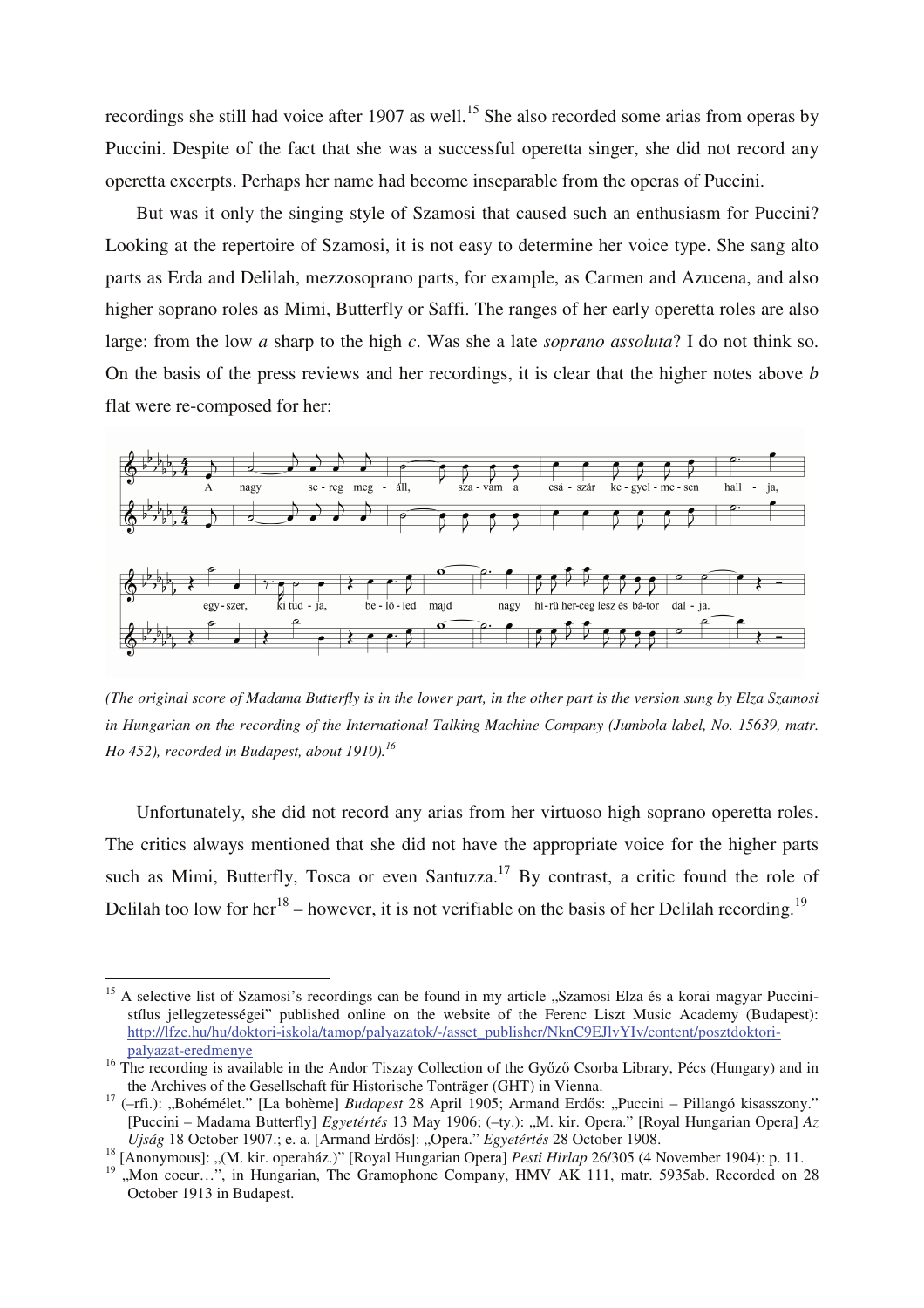Her most successful roles were the Puccini heroines and Carmen. A remarkable sentence can be found in the press after her debut at the Budapest Opera as Carmen. A critic wrote that "She is in an excellent school on the operetta stage. She is leaving behind the manners of the conventional operatic performing tradition. Her singing gains confidence and a flair for the dramatic."<sup>20</sup> It is true – one can remember the quotation from Stanislavsky, mentioned above –, but the operetta had bigger impact on Szamosi's art.

Elza Szamosi's acting was special in many aspects. She brought from the operetta not only looseness in the acting style, but also the mischievousness of the genre. She was young – only 21 in the year of the *Bohème*-première. The first female singers of the Puccini roles were quite older than her when they worked with Puccini. On the basis of this kind of comparison it is obvious that Puccini liked the younger female singers much more; for example, when he heard Gilda dalla Rizza as Minnie in Florence, he admired her: "At last I've seen my fanciulla".<sup>21</sup> Dalla Rizza was only 21 years old at the time, just like Elza Szamosi when performing Mimi in Budapest.

| Singer               | born    | role and year                       | age |
|----------------------|---------|-------------------------------------|-----|
| Cesira Ferrani       | $*1863$ | First Manon, 1893                   | 30  |
|                      |         |                                     |     |
| Cesira Ferrani       | $*1863$ | First Mimi, 1896                    | 33  |
| Elza Szamosi         | *1884   | First Mimi in Budapest, 1905        | 21  |
|                      |         |                                     |     |
| Rosina Storchio      | $*1876$ | First Butterfly, 1904               | 28  |
| Salomea Kruscelnicka | $*1872$ | First Butterfly, rev. version, 1904 | 32  |
| Elza Szamosi         | *1884   | First Butterfly in Budapest, 1906   | 22  |
|                      |         |                                     |     |
| <b>Emmy Destinn</b>  | $*1878$ | First Minnie, 1910                  | 32  |
| Elza Szamosi         | *1884   | First Minnie in Budapest, 1912      | 28  |
| Maria Jeritza        | *1887   | First Minnie in Vienna, 1913        | 26  |
| Gilda dalla Rizza    | *1892   | Minnie in Florence, 1913            | 21  |

<sup>&</sup>lt;sup>20</sup> "Az operett-szinpadon kitünő iskolában van. Leszokik a sablonról, az operai tradició avult, kopott eszközeiről. Éneke nyer biztosságban, a szinpadi hatás ismeretében." [Anonymous]: "(Operaház.)" *Budapesti Hírlap*  26 November 1903.

<sup>&</sup>lt;sup>21</sup> William Weaver: "Puccini's Manon and His Other Heroines" in: William Weaver – Simonetta Puccini (eds.): *The Puccini Companion.* (New York – London: W. W. Norton & Company, c1994): pp. 111–121. p. 364.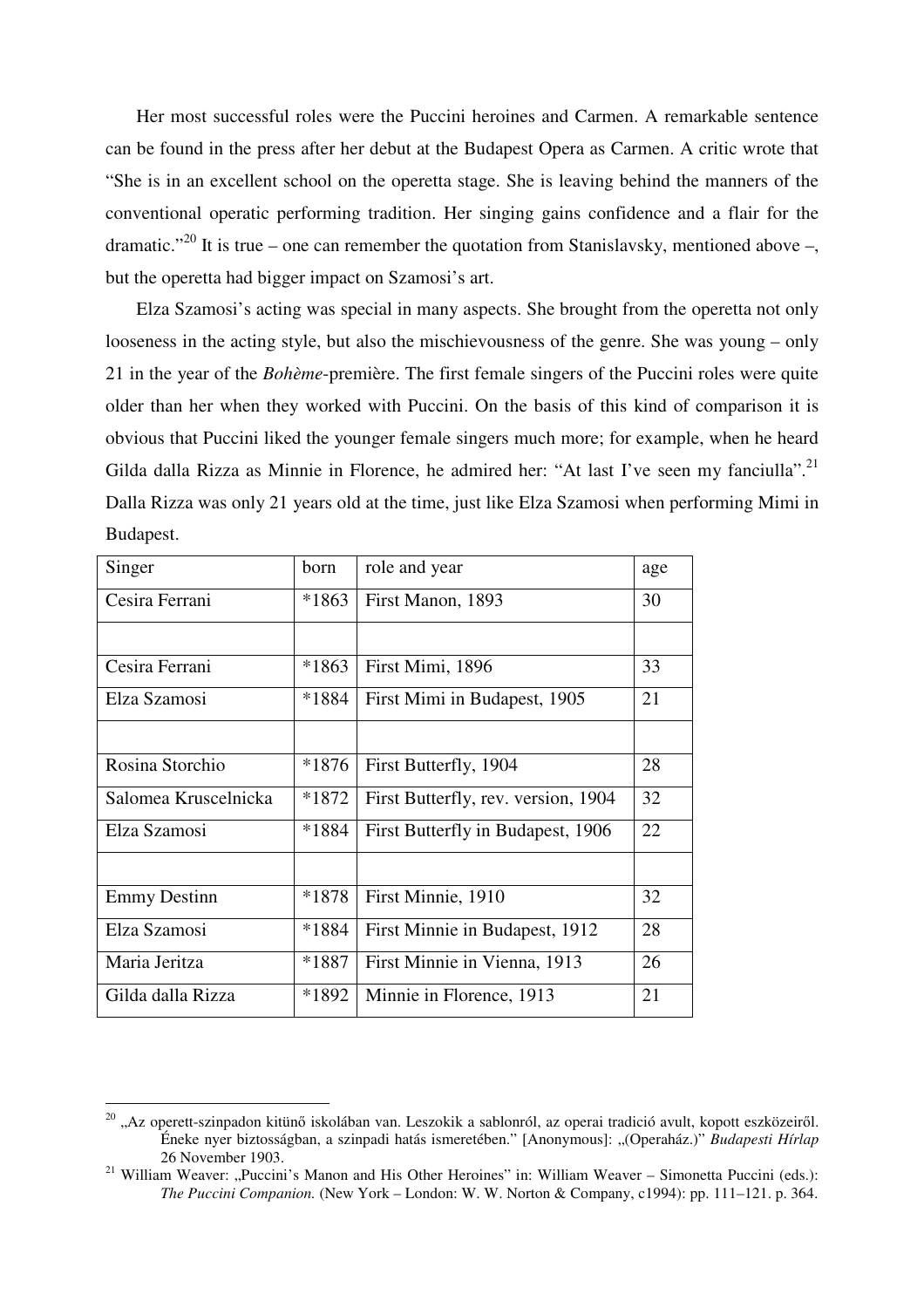Szamosi was not only young, but also gorgeous, a fine figure of a woman, and she was able to take eroticism to the stage. Many critics mentioned her erotic stage acting after her performances in the roles of Delilah and the Queen of Shaba – that is, mainly in exotic roles. As a critic wrote about her Delilah: "her snake-like motions, her facial expression of passion and sensuality and the fiery glance produced full illusion. This was a real Delilah, longing after sexual pleasure and thirsting for revenge."<sup>22</sup> Not only Kevin Clarke, but Moritz Csáky also pointed it out in his book *Ideologie der Operette und Wiener Moderne* that eroticism is elemental in the operetta both as a compositional and interpretational feature.<sup>23</sup> Eroticism was also connected by the period press to the music of Puccini at the Hungarian premières of *Tosca*  and *La Bohème*. <sup>24</sup> We can not say for certain that Elza Szamosi's performances evoked the genre of the operetta in the mind of the audience, but it is possible that people associated her sensuality with the eroticism they experienced in operetta performances.

Szamosi's singing was also uncommon, unique; the performance practice of the operetta determined not only her acting, but also her singing style. Already in September 1904, at her guest appearance in Vienna as Carmen, Julius Korngold wrote in the *Neue freie Presse* that Szamosi's Carmen was rather an operetta figure.<sup>25</sup> Some weeks later, in November 1904, similar sentences can be found in the press after Szamosi's Delilah in Budapest: the critic of *Budapester Tagblatt* compared Szamosi's Delilah with Georg Anthes's Samson and stated that Szamosi's singing was under the influence of the operetta.<sup>26</sup> The critic of *Budapesti Hirlap* wrote that her acting and singing is not serious and noble enough, and emphasizes that she is performing with a calculated effect and with too elaborated details.<sup>27</sup> Such too elaborated and exaggerated details can be heard on her early recording of the Habanera from *Carmen*. 28

<sup>&</sup>lt;sup>22</sup> "[...] kigyószerü mozdulatai, szenvedélyt és érzéki mámort kifejező arcjátéka és tüzes szemeinek sugárzó tekintete teljes illuziót is keltettek. Ez igazi Delila volt, kéj és boszu után szomjuzó." [Anonymous]: "(M. kir. operaház.)" [Royal Hungarian Opera] *Pesti Hirlap* XXVI/305 (4 November 1904): p. 11.

<sup>&</sup>lt;sup>23</sup> Moritz Csáky: "Modernség és szexuális szabadság" in Csáky: *Az operett ideológiája és a bécsi modernség*. [Ideologie der Operette und *Wiener Moderne*]. Transl. to Hungarian by Magdolna Orosz, Károly Pál and Péter Zalán. (Budapest: Európa, 1999): pp. 112–114.

<sup>&</sup>lt;sup>24</sup> August Beer: "»Tosca.«" *Pester Lloyd* 2 December 1903.; Imre Kálmán: "Bohémélet." [La Bohème] *Pesti Napló* 28 April 1905.

<sup>&</sup>lt;sup>25</sup> "Man hat Bizets Meisteroper einmal eine »tragische Operette« genannt. Der Gast scheint uns – derzeit wenigstens – nur etwa als Carmen dieser Operette gelten zu können. Die Durchbildung der Stimme, eines Mezzosoprans, der nur in der Mittellage voll in Betracht kommen kann, zeigt nicht recht das Opernmaß, sicherlich nicht das Hofopernmaß." J. K.: "(Hofoperntheater.)" *Neue Freie Presse* (Morgenblatt). Nr. 14390. (16 September 1904), p. 8.

<sup>&</sup>lt;sup>26</sup> "Das wurde so recht augenfällig in dem Duo mit Samson, da man zwei Gestalten sah – jede aus einer anderen Welt: Frau Szamosi, noch einigermaßen unter dem Einfluß der leichtgeschürzten Muse und Herr Anthes, ein Heldensänger von vollendeter künstlerischer Noblesse." [Anonymous]: "(Opernhaus.)" *Budapester Tagblatt* 4. November 1904.

<sup>&</sup>lt;sup>27</sup> "Énekes játéka nem elég egyszerü, komoly, előkelő. A hatáskeresés látszatát kelti s valami operettszerüség tapad még rajta. Ez nem az a nobilis operai stilus, mely első sorban a müvészetet szolgálja és csak azután a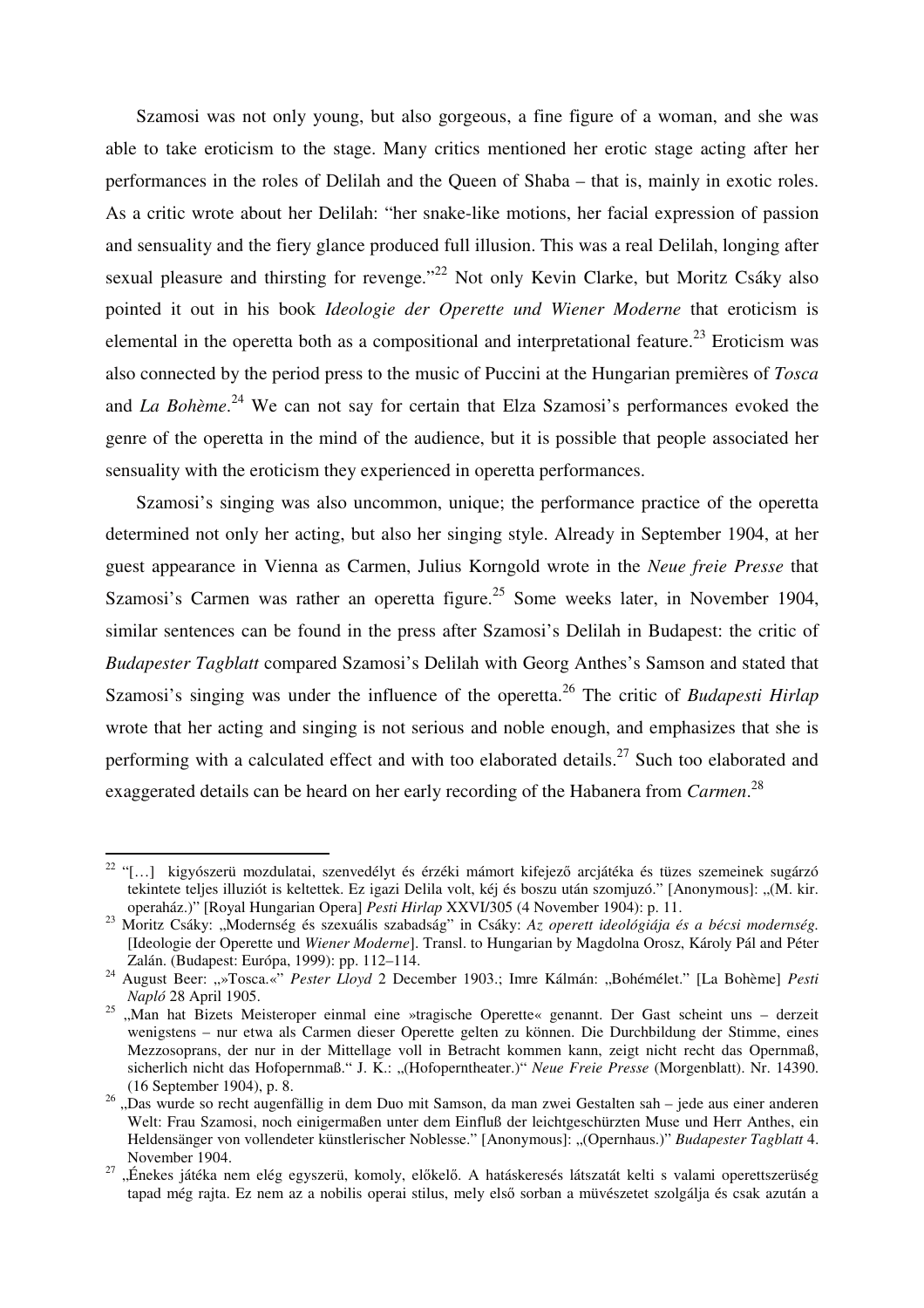Obviously, there are not any remarks of this operetta-like singing at the reviews of the Puccini premières. The first Hungarian Puccini-sopranos, Teréz Krammer, Elza Szamosi and Ilona Szoyer created the performance style of those operas with their own voice characters. As Mimi, Szamosi had an immediate success through her figure; her stage appearance must have been very impressive. A critic wrote, for example, that "it is superfluous to emphasize that her favourable appearance contributed very much to the increase of the success."<sup>29</sup> Unfortunately, there exists only one picture of Szamosi in the role of Mimi but you can imagine that the 21 years old soprano enchanted the audience.

As Cio-Cio-San, Szamosi had such a great success that it was mentioned not only in the press during her lifetime but also in the later Hungarian operatic literature about *Madama Butterfly*. The critics considered the interpretation of Szamosi perfect. But what was their ground for comparison? It was an operetta singer's performance: the drama of Belasco was also performed in 1901 and in 1904 with enormous success in Budapest as a play with songs, with Ilka Pálmay, a famous Hungarian operetta singer, in the title role.<sup>30</sup> If Szamosi interpreted the role of Cio-Cio-San perfectly, this interpretation had to be operetta-like, resembling that of Ilka Pálmay.

The operetta-like singing style of Szamosi is discernible on her recording of "Mi chiamano Mimi".<sup>31</sup> The recording is part of a recording session for Dacapo Record, held in Budapest, in 1908, with piano accompaniment. It was made after Szamosi's USA tour, when her voice was tired and moreover, the Mimi aria was the last recording of the session, Szamosi sang seven arias before. That is why the limitation of her voice is noticeable. I used sixteen recordings as a comparison: eight from the acoustic period, three from both the interwar and post-war period and two modern audiovisual recordings. The early recordings include the shortened version of the first performer of the role of Mimi, Cesira Ferrani, recordings by Italian, German, Russian and American singers and of course the recording of Elza Szamosi:

sikert. Nem szabad például egyes frázisok finomitását tulozni a hatás kedvéért, mikor vannak még kidolgozatlan frázisok is." [Anonymous]: "(Operaház.)" [Opera] *Budapesti Hirlap* 4. November 1904.

<sup>&</sup>lt;sup>28</sup> Lyrophon 6094, matr. 6094, recorded in 1905 in Budapest, piano accompanist: Emil Lichtenberg. The disc is available in the private collection of Michael Seil (Notzingen) and in the Pécs Sound Archives (Marton-Bajnai Collection) of the National Széchényi Library in Budapest. I have to offer my thanks to Michael Seil and Klára Bajnai for their permission to use the recording for scientific purposes.

vi "Hogy előnyös megjelenése is nagyban hozzájárult a siker növeléséhez, azt tán fölösleges is hangsúlyoznunk." (m. a.) [Andor Merkler]: "(Bohém-élet.)" *Magyarország* 1905. április 29.

In 1901 in the Vígszínház [Comedy Theater] (première: 15 October 1901), in 1904 in the Népszínház [People's Theater] (première: 3 December 1904).

Dacapo Record, O-6057, matr. 6057, recorded in Budapest, September 1908. Piano accompaniment: Alajos Tarnay. The disc is available in the Andor Tiszay Collection of the Győző Csorba Library in Pécs, Hungary. I have to offer my thanks to Csilla Sorossy and Anna Mária Szabó for their permission to use the recording for scientific purposes.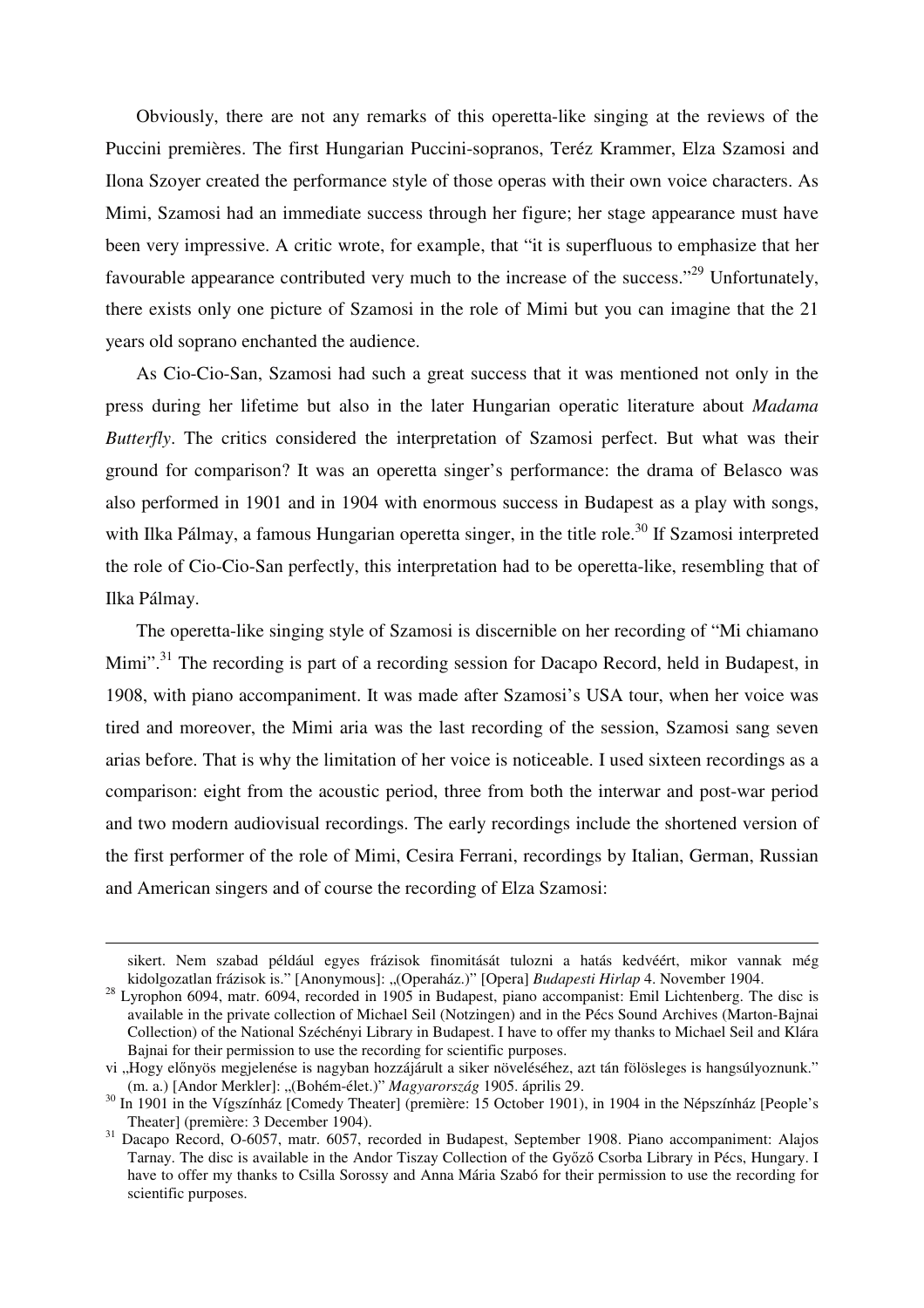| <b>Singer</b>       | Acc.      | <b>Date</b> | Language       | <b>Duration</b> | <b>Final recitativo</b> |
|---------------------|-----------|-------------|----------------|-----------------|-------------------------|
| Cesira Ferrani      | Piano     | 1903        | Italian        | $2'$ 40"        | $\pm$                   |
| Nellie Melba        | Orchestra | 1907        | Italian        | 4' 12''         | O                       |
| Elza Szamosi        | Piano     | 1908        | Italian        | 3'29''          | $+$                     |
| Claudia Muzio       | Orchestra | 1911        | Italian        | 4'00''          | $\circ$                 |
| Geraldine Farrar    | Orchestra | 1912        | Italian        | 4'30''          | $\circ$                 |
| Lucrezia Bori       | Orchestra | 1914        | Italian        | 4' 01''         | $\circ$                 |
| Lotte Lehmann       | Orchestra | 1917        | German         | $4'$ 12"        | $\circ$                 |
| Maria Kuzn'etsova   | Orchestra | 1917        | Italian        | 4'07''          | $\ddot{}$               |
| Maria Müller        | Orchestra | 1927        | German         | 4'25''          | O                       |
| Maria Cebotari      | Orchestra | 1932        | German         | 4'09''          | $+$                     |
| Elisabeth Rethberg  | Orchestra | 1935        | Italian        | 4' 52''         | $+$                     |
| <b>Maria Callas</b> | Orchestra | 1959        | <b>Italian</b> | 5'05''          | $+$                     |
| Renata Tebaldi      | Orchestra | 1959        | Italian        | 5' 24''         | $+$                     |
| Mirella Freni       | Orchestra | 1964        | Italian        | 4'53''          | $+$                     |
| Kiri Te Kanawa      | Orchestra | 1989        | Italian        | 4'55''          | $+$                     |
| Angela Gheorghiu    | Orchestra | 2008        | Italian        | $5'$ 13"        | $+$                     |

I could say as a general overview that during the twentieth century the aria became more and more serious and more and more uniform. The durations show that it slowed down significantly, from about four minutes to about five and a half minutes, which is about a 30% difference. As the singing skills of the singers improved, the aria of a rank-and-file sewing-girl became a show-piece, a milestone of the great lyric sopranos.

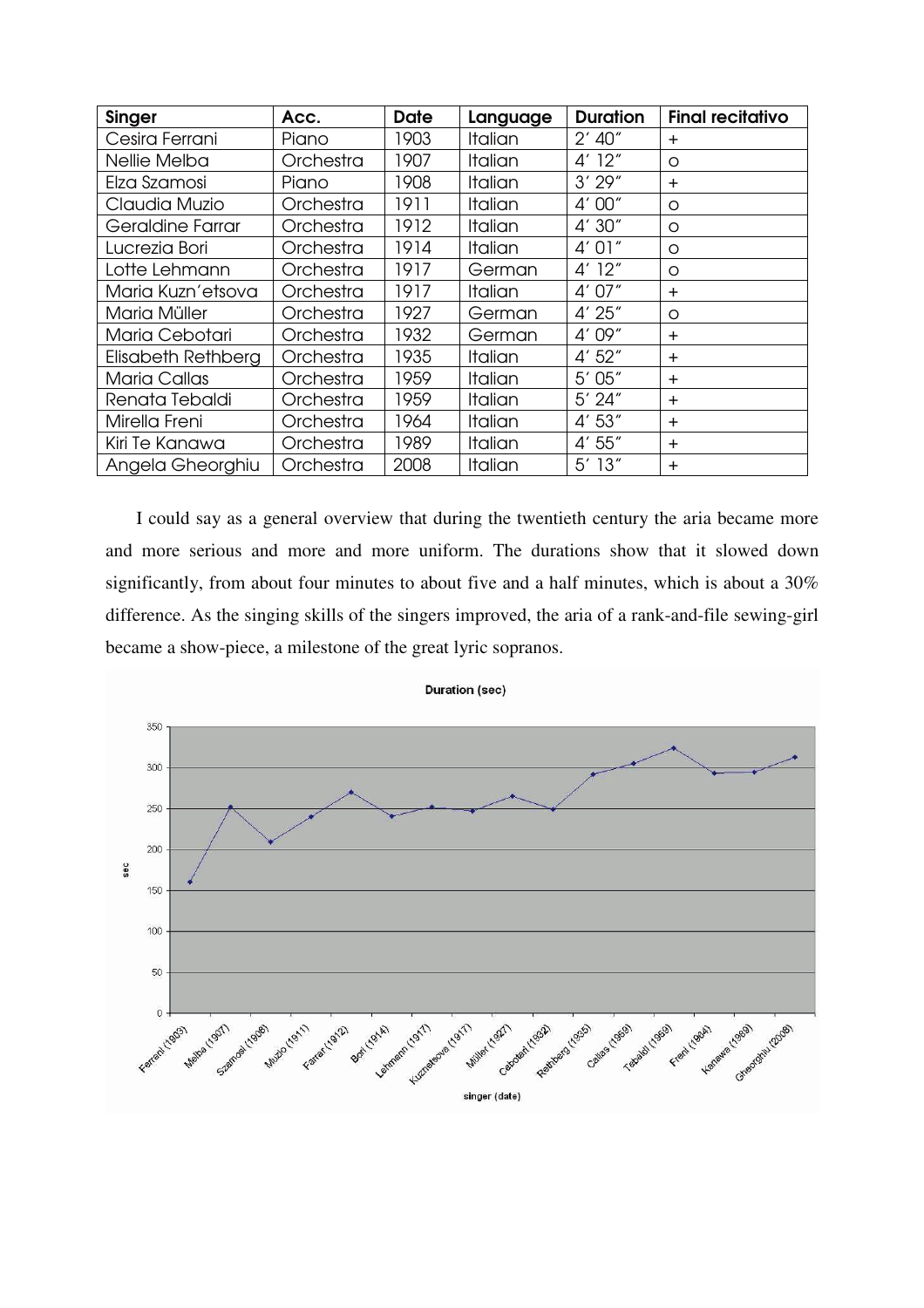During the analysis, I focused on the elements which discern Szamosi's interpretation from that of the other sopranos, and some of these elements are rooted in the performance practice of the operetta.

Apart from the shortened version of Ferrani, the shortest and fastest recording is that of Szamosi, even though she sang the final recitativo at the end of the aria. Most of the early recordings do not include this short phrase, maybe because of the limitations of the 78rpm disc. Szamosi's recording with this recitativo is a half minute shorter than the other recordings which do not include that. Szamosi's tempi are quite different than those of her contemporaries. She sang the slow sections much faster and the fast section much slower. She did not mind the metronome numbers at all – why did Puccini prefer her interpretation?



Tempi of the singers (MM)

This fast tempo causes a quite different interpretation which implies a different meaning of the piece. Szamosi sang the aria with an easier attitude than her contemporaries *(Music examples 1 [Elza Szamosi] and 2 [Nellie Melba]*)*.* This easier attitude can derive from Szamosi's operetta experience. In September 2013 I conducted an experiment with a young female operatic singer, Ildikó Szakács on a lecture recital in Hungary. After listening to early operetta recordings I asked her to sing the opening bars of this aria as she preferred, then more and more in an increasingly lighter manner, quasi as an operetta aria. She could not reach the manner of Szamosi...<sup>32</sup>

<sup>&</sup>lt;sup>32</sup> The results of that research project, supported by the TÁMOP Postdoctoral Scholarship of the Doctoral School of the Ferenc Liszt Music Academy (Budapest), were published online on the website of the Liszt Academy: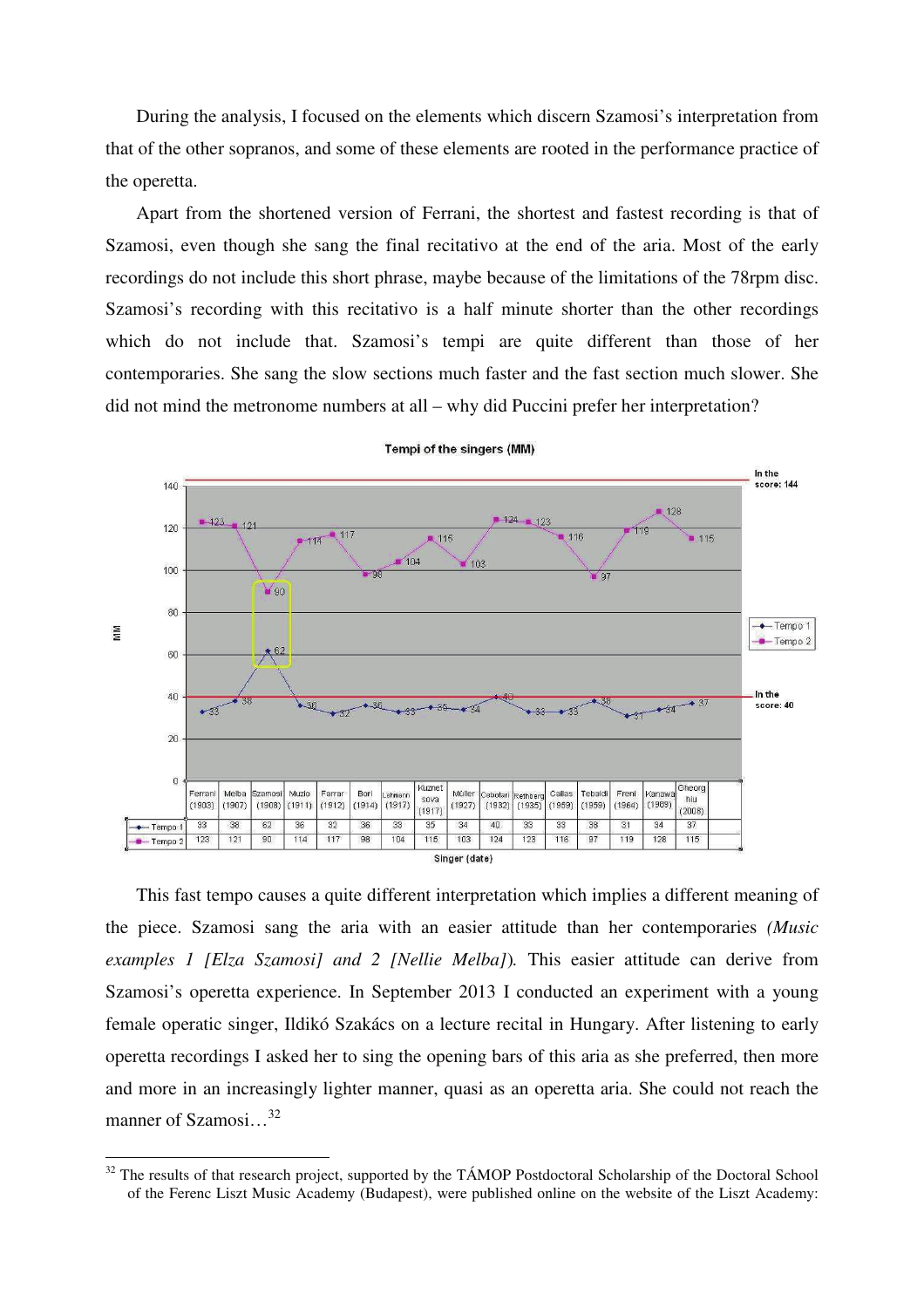Szamosi's Italian is good, understandable. It shows that she might have sung the aria many times in Italian during her USA tour.<sup>33</sup> Her pronunciation in the final recitativo is free, and she sang the whole aria speech-like; that is, she sang the aria in accordance with the rhythm of the text instead of the notated rhythm. Obviously, she does not use spoken words but her enunciation is good.

Szamosi sang with many slides, portamenti. It is again a difference between her and the other sopranos' recordings. Generally, the Italian singers, mainly Lucrezia Bori and Claudia Muzio also sang with many portamenti, but Nellie Melba and the singers of the twenties, thirties and fifties slid much less. In the short phrase "i fior ch'io faccio, ahimè" Szamosi sang two glissandi. Her fermata is similar to the fermata heard before in the Habanera excerpt, and – despite the comma in the text – she slides from the fermata to the next note. Lucrezia Bori sang this phrase quite similarly but while Szamosi went on faster, Bori softened the end of the sentence *(Music examples 3 [Elza Szamosi] and 4 [Lucrezia Bori])*.

| <b>Singer</b>       | Date | Slides $(1 - 10 \text{ scale})^{34}$ |
|---------------------|------|--------------------------------------|
| Cesira Ferrani      | 1903 | 4                                    |
| Nellie Melba        | 1907 | 3                                    |
| Elza Szamosi        | 1908 | 8                                    |
| Claudia Muzio       | 1911 | 5                                    |
| Geraldine Farrar    | 1912 | 5                                    |
| Lucrezia Bori       | 1914 | 6                                    |
| Lotte Lehmann       | 1917 | 6                                    |
| Maria Kuzn'etsova   | 1917 | 7                                    |
| Maria Müller        | 1927 | 3                                    |
| Maria Cebotari      | 1932 | $\overline{2}$                       |
| Elisabeth Rethberg  | 1935 | 4                                    |
| <b>Maria Callas</b> | 1959 | 3                                    |
| Renata Tebaldi      | 1959 | 3                                    |
| Mirella Freni       | 1964 | 6                                    |
| Kiri Te Kanawa      | 1989 | 5                                    |
| Angela Gheorghiu    | 2008 | 6                                    |

The character of the interpretation of Bori and Muzio is relatively similar to that of Szamosi, light-minded; they represent the young girl who is a little embarrassed. Nellie Melba and Geraldine Farrar – and the sopranos after the thirties – sang with fewer slides, much slower and in a more serious character; their Mimi is more introverted and serious *(Music example 5* 

http://lfze.hu/hu/doktori-iskola/tamop/palyazatok/-/asset\_publisher/NknC9EJlvYIv/content/posztdoktoripalyazat-eredmenye

<sup>&</sup>lt;sup>33</sup> She sang the role in Hungarian on the stage of the Royal Hungarian Opera.

<sup>&</sup>lt;sup>34</sup> I marked with these numbers only the prevalance of the portamenti. I am very grateful to Diana Gilchrist (University of Edinburgh) for her remark that I should make a distinction upon the quality of the slides as well.